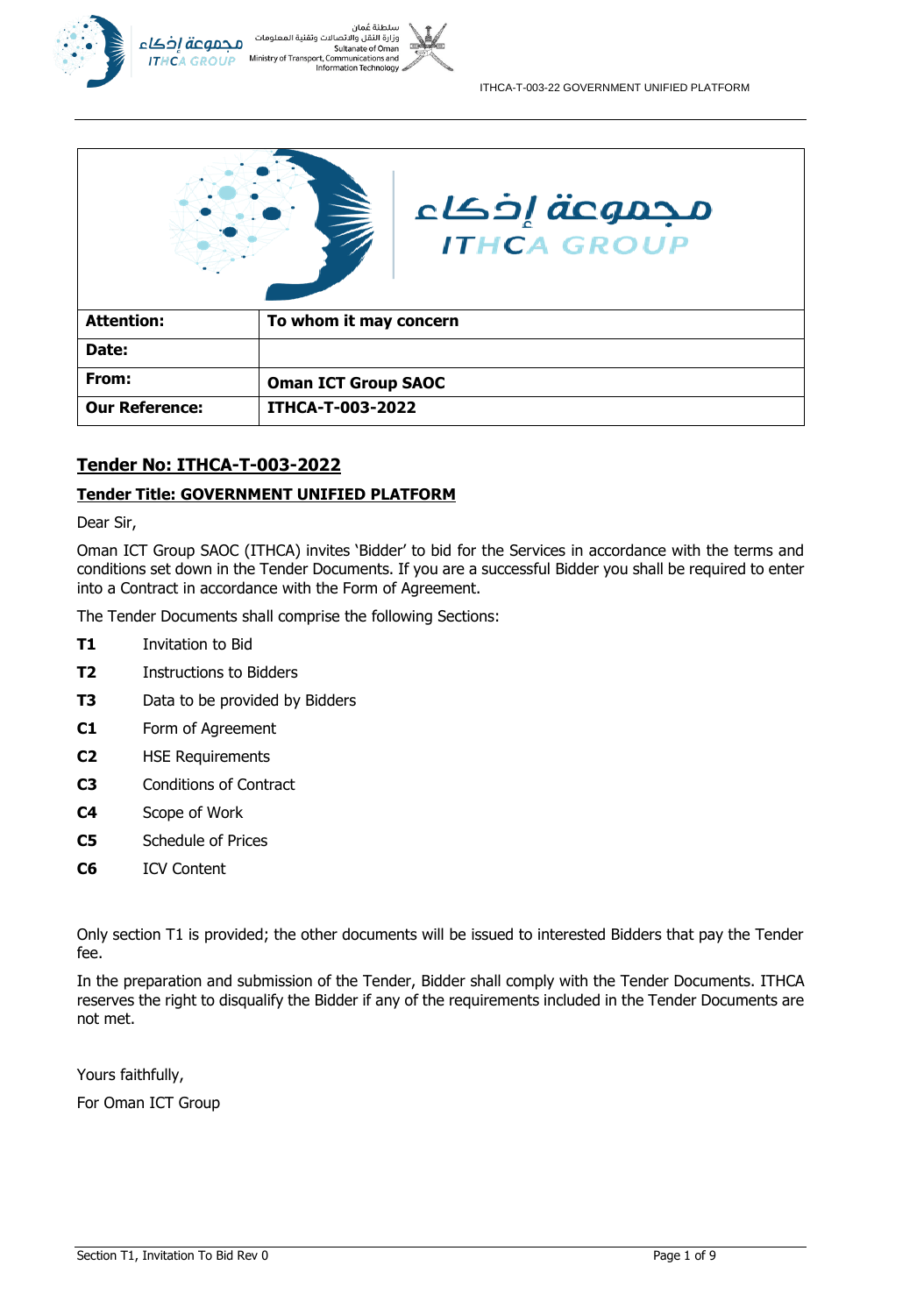

ITHCA-T-003-22 GOVERNMENT UNIFIED PLATFORM



# **ITHCA-T-003-22**

# **DESIGN, IMPLEMENT, MAINTAIN & SUPPORT**

# **GOVERNMENT UNIFIED PLATFORM.**

## **T1, INVITATION TO BID**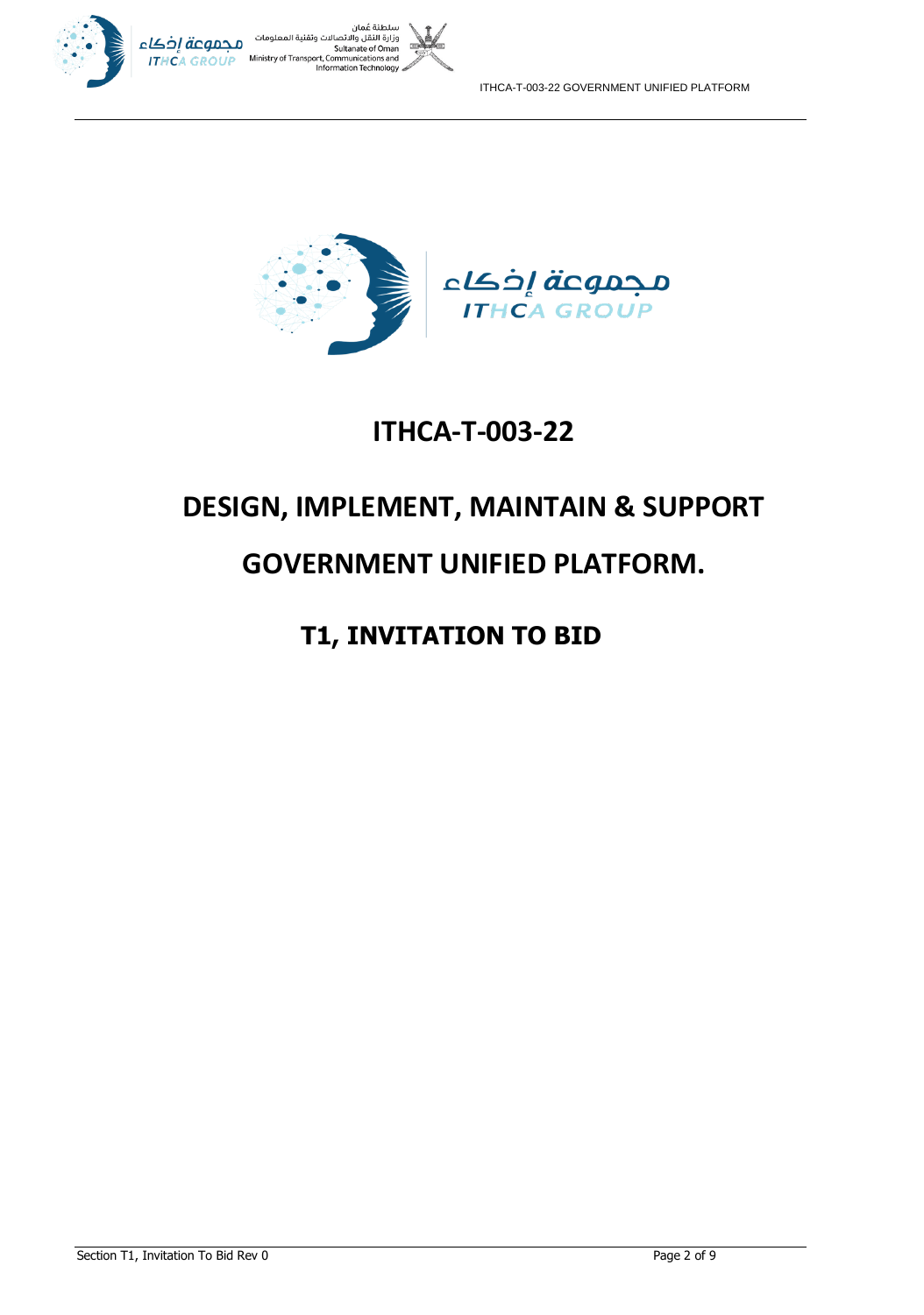



## **Contents**

| 1.0                      |  |
|--------------------------|--|
| 1.1<br>1.2<br>1.3<br>1.4 |  |
|                          |  |
| 2.0                      |  |
| 3.0                      |  |
| 4.0                      |  |
| 5.0                      |  |
| 6.0                      |  |
| 7.0                      |  |
| 8.0                      |  |
| 8.1<br>8.2               |  |
| 8.3<br>8.4               |  |
| 8.5                      |  |
| 8.6                      |  |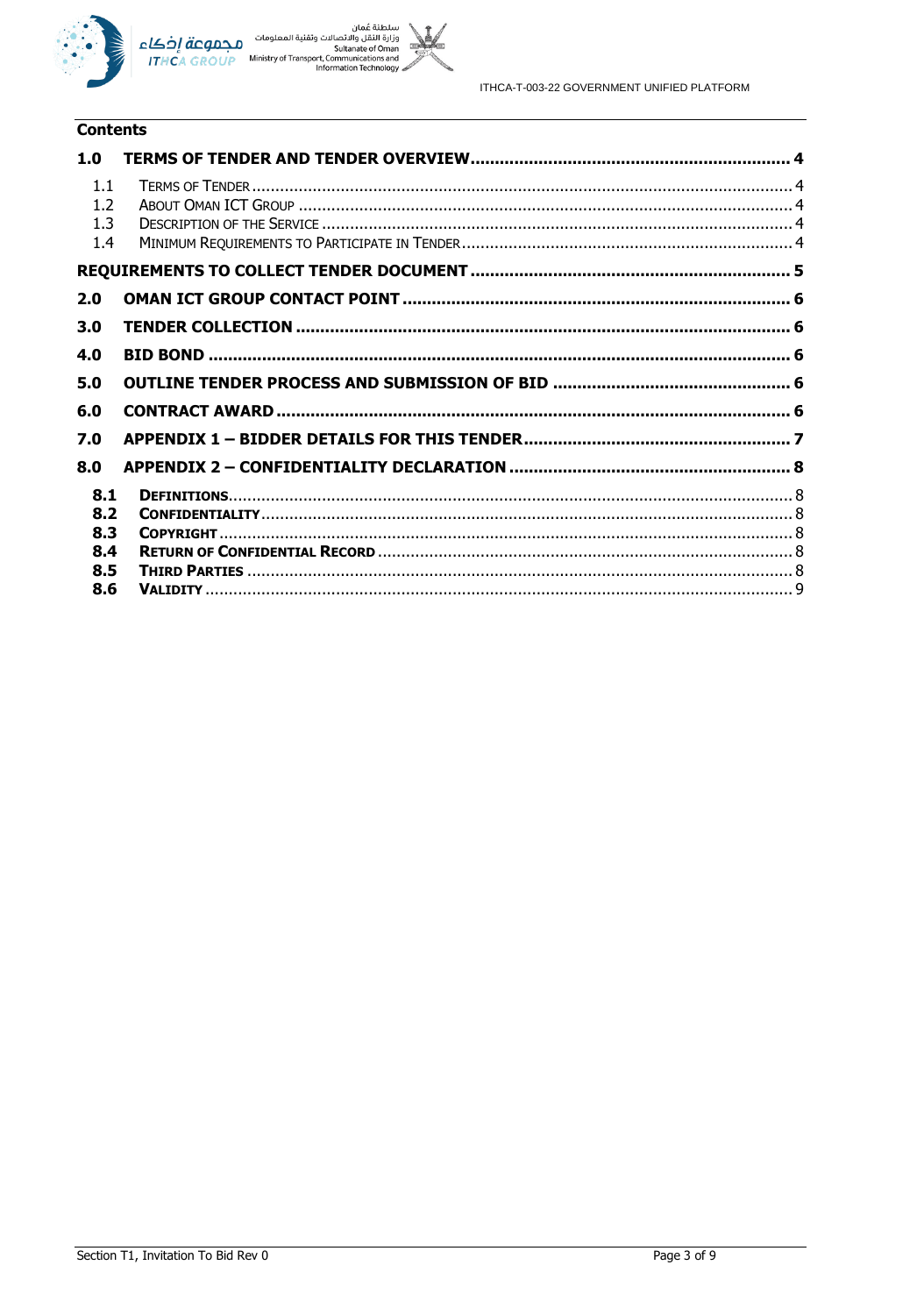



## **1.0 Terms of Tender and Tender Overview**

#### **1.1 Terms of Tender**

1.1.1 The terms and conditions applicable to this Tender Process are detailed in Sections T1, T2, and T3. C1 to C7 may only be available with the complete Tender Document following payment of the Tender Fee.

#### **1.2 About Oman ICT Group**

- 1.2.1 The Government of Oman recognizes the vital importance of development of ICT sector. With purpose of stimulation of national development, modernization and globalization of the economy, and creating the conditions for the fullest participation by all sections of the population, several initiatives have been undertaken. In this context, ITHCA Group has been recently formed under the Oman Investment Authority ("OIA") and endorsed by the Ministry of Transport, Communications and Information Technology ("MTCIT").
- 1.2.2 In terms of high-level objective, ITHCA Group will be focusing on creating the synergies between various subsidiaries (ITHCA, Oman Technology Fund, Space Communication Technologies Onsor Technologies, Withaq Centre, Oman Towers Company), aligning the Group's portfolio with National ICT Strategy and filling the gaps where private sector is not able to engage. In order to fulfill beforementioned, ITHCA Group may partner with national and international experts (and companies) using various partnership models.
- 1.2.3 Having in mind above stated, importance of developing a strong brand that will adequately represent the Group nationally and internationally is of high importance. For that reason ITHCA Group is seeking a specialized event managment company experienced to carry out the full tender requirements.

#### **1.3 Description of the Service**

- 1.3.1 The MTCIT along with ITHCA works to provide the necessary infrastructure in the communications and information technology sector in order to realize the Sultanate's objective of implementing eGovernment; therefore, a unified government network and a number of centers specialized in the information and communication technology, cybersecurity and digital certification have been established, in addition to hosting government websites, services and databases and protecting them from security breaches. This guarantees the sustainability of Businesses and services, and helps individuals and institutions get high-quality electronic services in no time. The Ministry also works to develop the communications and information technology sector to be a main pillar in supporting the logistic sectors, in line with Oman's Vision 2040.
- 1.3.2 The Ministry of Transport, Communications, and Information Technology (MTCIT) along with the Oman Information Communication Technology Group (ITHCA), in alignment with the priorities and objectives of Oman 2040 vision and sustainable development and striving for more efficiency, transparency, and productivity in the government sector, are planning to design and implement a Government Unified Platform (GUP). The Government Unified Platform will be implemented and managed centrally with the use of the latest advanced digital technologies and will be used to govern, standardize, align and accelerate the digitization of Government services. It will allow citizens / residents / investors / visitors to benefit from all government services offered via the unified platform within a user-friendly, simple, clear and consistent environment.
- 1.3.3 MTCIT along with ITHCA are planning to design and implement a Government Unified Platform with a goal of improving the interoperability between government entities and a vision of providing citizens, residents, visitors, and enterprises with a unified online single access platform for interacting with all government services. This goal and vision are the motivation for this project, which aims at establishing the foundations for achieving this vision in the upcoming years. The high-level Scope of work will include the following:
	- ➢ Design, Development, Management and Support of the GUP.
	- $\triangleright$  Design user journey strategy and user experience for the end customer on the unified channels.
	- $\triangleright$  Solution based on emerging technologies and enabling AI, digital assistant, analytics, etc.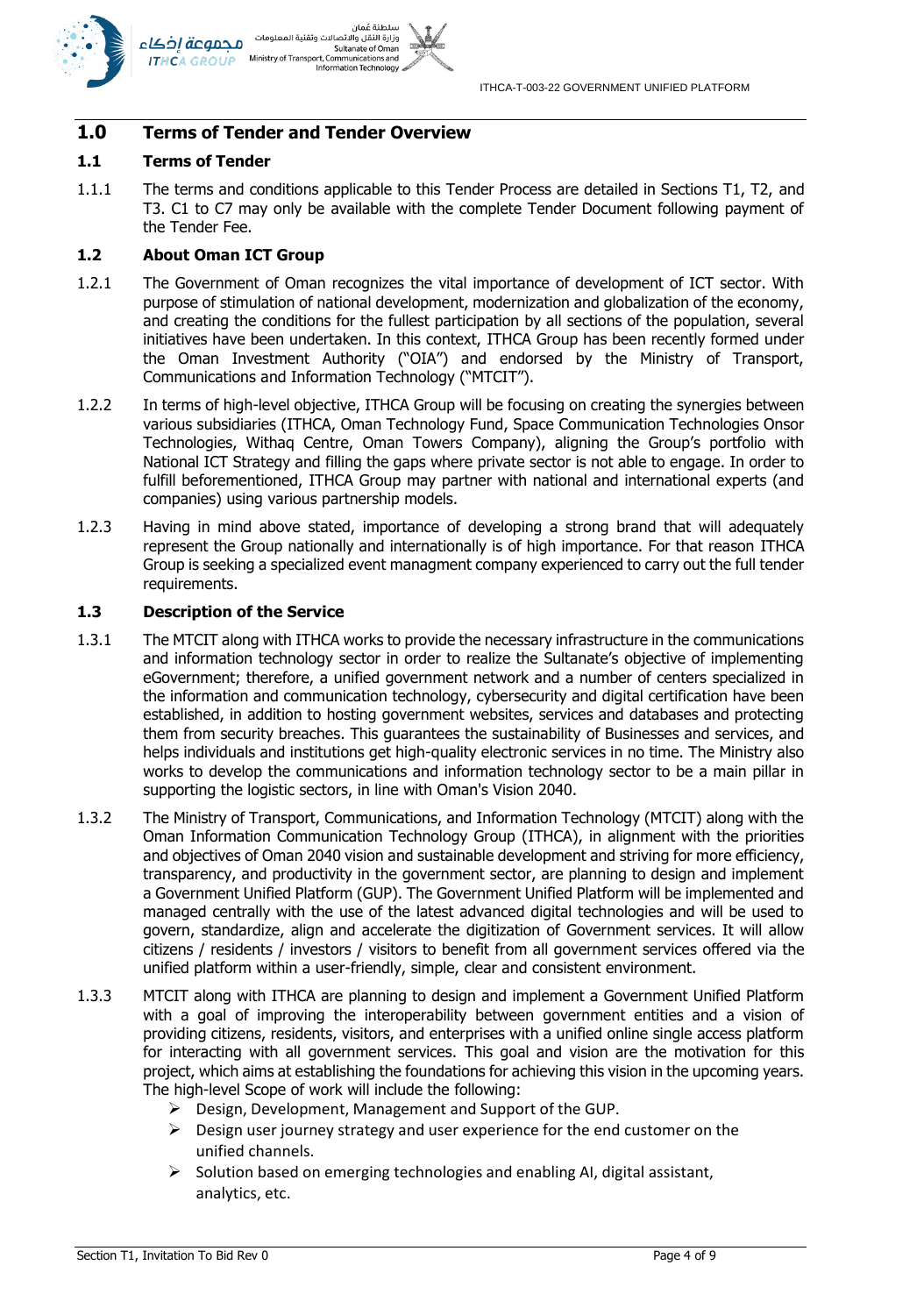

- وزارة النقل والاتصالات وتقنية المعلومات محموعة إخكاء Sultanate of Omar Ministry of Transport, Communications and **ITHCA GROUP** ormation Technology
	- $\triangleright$  Provide detailed best practices for developing GUP Architecture taking into consideration current environment & future requirements as well as security aspects.

سلطنة عُمان

- $\triangleright$  Manage all Interfaces and integrations with internal and external systems of MTCIT Portal and other government entities.
- $\triangleright$  Reporting, Business Intelligence, including Management Reports and Dashboards.
- $\triangleright$  Developing and enabling ability for Open Data sets from the data captured and publish as per the MTCIT Open Data Guidelines.
- $\triangleright$  Hosting of the complete solution in an MTCIT Accredited cloud hosting provider in Oman.
- $\triangleright$  Provide all the required licenses for the complete solution. Solution must be based on open-source software and solution wherever possible. Suggestions on community and support for open source are also required.
- ➢ Trainings & Knowledge Transfer via trusted training service providers / methodologies.
- ➢ Must Undergo and Pass Vulnerability and Penetration Testing (VAPT) by MTCIT Accredited third party company.
- $\triangleright$  Performance Testing and User Acceptance Testing in addition to stress testing and end to end testing.
- $\triangleright$  Maintain and Support the proposed solution for 1+4 years.
- $\triangleright$  Comply with governance laws and compliance.
- $\triangleright$  Maintain high availability of GUP infrastructure.

## **1.4 Minimum Requirements to Participate in Tender**

## **Technical Requirements** –

Bidder Experience (Completed 2 similar projects in terms of function or scale over the past 10 years)

The Bidder must be Authorized Partner of the proposed solution and they need to provide certificate. The authorized partner certificate must be gold or equivalent and above.

User Requirement Gathering, Implementation, and Go Live of the project within 6 months as maximum

Must have a local office or a local agent for support and maintenance

Provides effective L2 and L3 support while adhering to Omanization percentage

## **Requirements to Collect Tender Document**

#### **1.5 Bidder Details Sheet**

1.5.1 In order to correctly identify the Bidder and the Bidder's point of contact for this Tender Process, Appendix 1 shall be completed by the Bidder and presented, by hand or scanned and forwarded via email, to the Contracting Section before the Tender Documents can be released to the Bidder.

## **1.6 Tender Fee**

- 1.6.1 The Tender Fee for this Tender is **RO 800**
- 1.6.2 The Bidder can make the payment of the Tender Fee by Bank transfer to the following ITHCA account, which the transfer receipt must be presented in order to collect the Tender Documents:

**Oman ICT Group SAOC Bank: Ahli Bank Branch: Corporate Branch Account: 5101-078922-112**

### **1.7 Confidentiality Declaration**

1.8 Prior to collection of the Tender Documents the Bidder shall sign the attached Confidentiality Declaration (Appendix 2). The Confidentiality Declaration must be completed, signed by an authorized person, stamped with the Bidders company stamp, and be presented, by hand or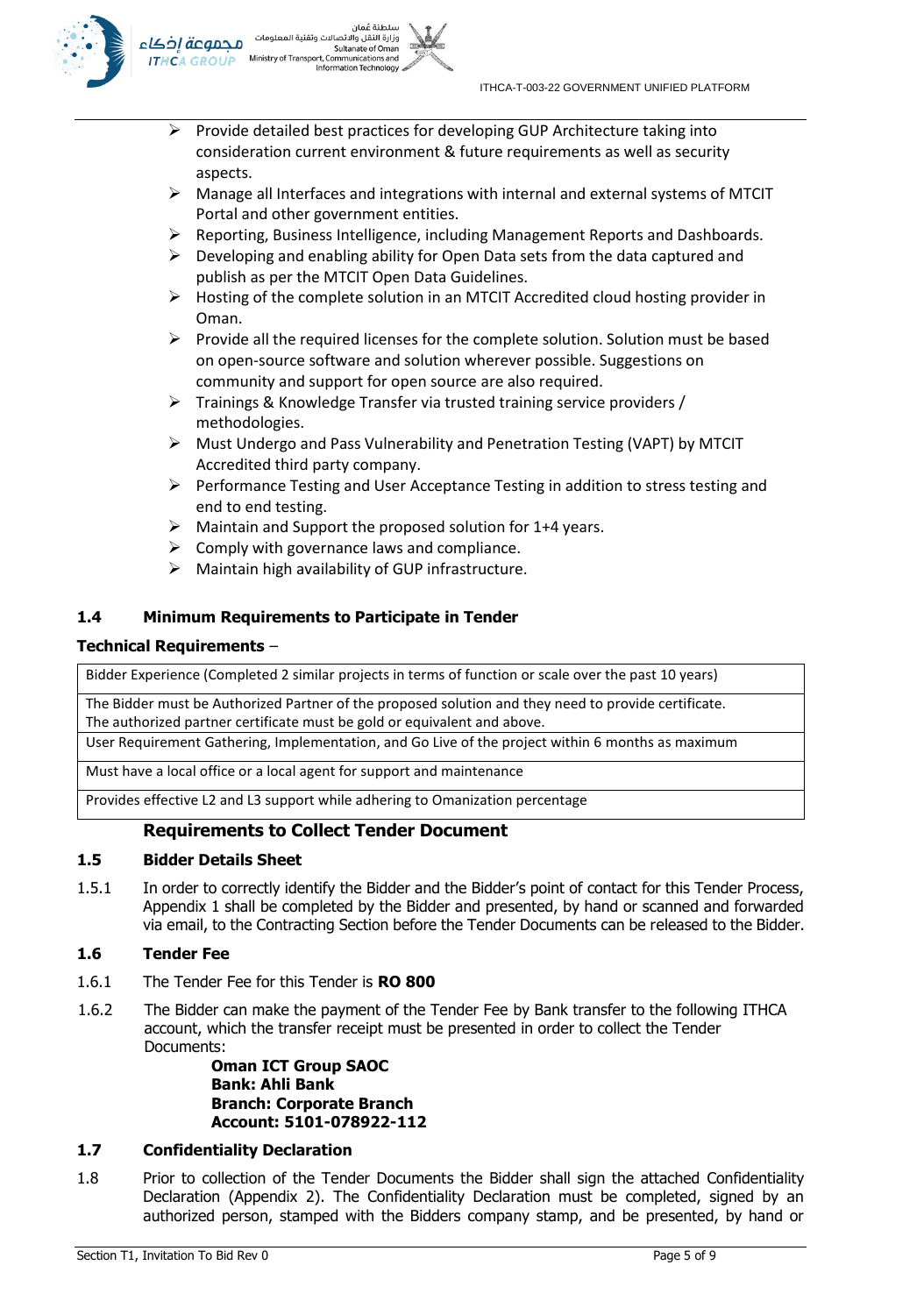

scanned and forwarded via email, to the ITHCA Contracting Section before the Tender Documents can be released to the Bidder.

## **2.0 Oman ICT Group Contact Point**

- 2.1 All communication with ITHCA shall be through Clarification Requests, in writing and addressed to **tender@ithca.om**
- 2.2 No Clarification Requests shall be entertained through emails or after the Clarification Request Closing Date included in the table in Article [4.1 below](#page-5-0)

## **3.0 Tender Collection**

## **3.1 Collection of Tender Documents**

3.1.1 Once the Bidder Details Sheet, Confidentiality Declaration and confirmation of payment of Tender Fee requested in Article 2.3 above have been received, Bidder will have to share these documents to the the ICTG tenders email and he shall receive the full tender document online through email.

## **4.0 Bid Bond**

<span id="page-5-0"></span>4.1 To ensure conformance of the Tender, the ITHCA requires the Bidder to issue a Bid Bond in the exact format detailed in Section T3. The value of this Bid Bond shall be indicated in Section T3. The Bid Bond shall be forwarded to ITHCA as a separate envelop along the tender proposal and shall be submitted along the commercial proposal submission. The Bid Bond shall be enforced in the event that Bidder fails to submit and substantiate a conforming bid or has failed to accept award of the contract.

## **5.0 Outline Tender Process and Submission of Bid**

- 5.1 The Bid is to be submitted in a flash drive containing two files: one comprising a Technical Proposal and one containing the Commercial Proposal. The Technical Proposal shall contain all the required documents requested in the Tender Documents excluding any submission of a financial nature. All submissions of a financial nature shall be included in the Commercial Proposal. Bidders who fail to adhere to this clause will result in the rejection of their Bid.
- 5.2 The Technical Proposal shall be all comprised in one file inside the flash drive marked as "Technical Proposal".
- 5.3 The Commercial Proposal shall be all comprised in one file inside the flash drive marked as "Commercial Proposal".
- 5.4 The Flash Drive Containing the Technical Proposal and Commercial Proposal shall be delivered on the date and time specified in Section T1 Invitation to Bid and addressed and delivered in accordance with T3 Item 2.2.
- 5.5 Only electronic copies of the technical and commercial proposals shall be submitted.
- 5.6 The commercial form of tender found in Appendix 2 in (T3-Data provided by the bidder) is to be submitted as a hardcopy along with the flash drive.
- 5.7 The Bid Bond shall be submitted separately in a separate sealed envelope and marked as the "Bid Bond" along with the tender number.
- 5.8 The opening of the Technical Bid and Commercial Bid is the discretion of Oman Broadband.
- 5.9 The proposed Tender Process schedule is:

| <b>Activity</b>                                                 | Date       |
|-----------------------------------------------------------------|------------|
| Issue of T1-Invitation to Bid – Tender available for collection | 26/04/2022 |
| Last day to purchase                                            | 17/05/2022 |
| <b>Clarification Request Closing Date</b>                       | 30/05/2022 |
| <b>Bid Submission Date</b>                                      | 30/06/2022 |

5.10 Bids to be submitted by 2.00 PM on or before Bid Submission Date.

## **6.0 Contract Award**

In the event that ITHCA considers Bidder to be commercially a potentially successful competitor for the award of the Contract, ITHCA may subject Bidder to a further technical and financial evaluation. Only when a Bidder satisfies ITHCA technical, financial and commercial requirements will a Contract be awarded.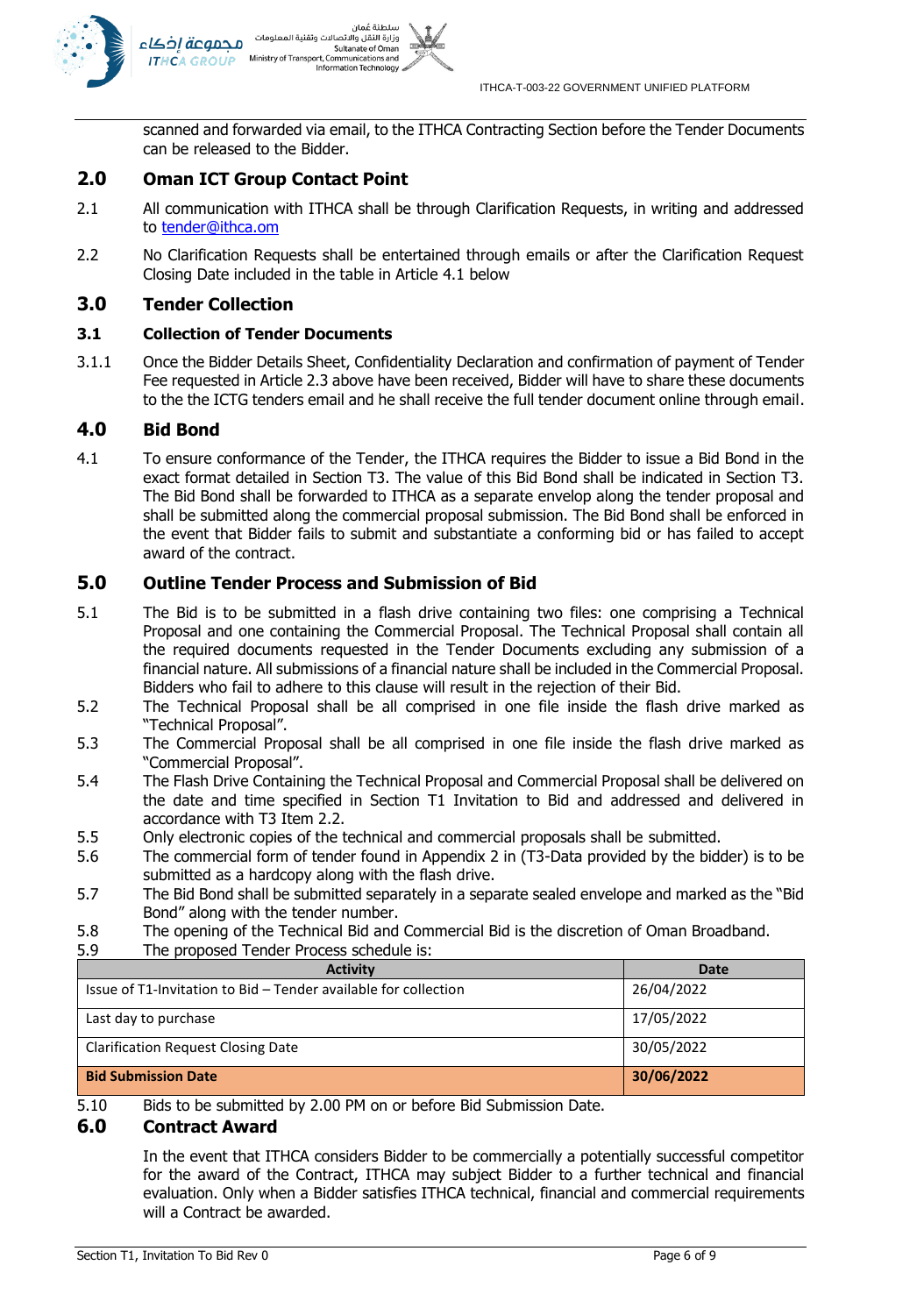

## **7.0 Appendix 1 – Bidder Details for this Tender**

| Contract/ Tender number      | ITHCA-T-003-22                                                         |
|------------------------------|------------------------------------------------------------------------|
| Contract/ Tender title       | Government Unified Platform                                            |
| Full name of Bidder          |                                                                        |
| Postal Address               |                                                                        |
| City                         |                                                                        |
| Country                      |                                                                        |
| Website                      |                                                                        |
| Office main tel. number      |                                                                        |
| Country of registration      |                                                                        |
| Status in Oman               | Agent / locally registered branch office / Omani LLC / foreign company |
| Ownership details            | - XX% -                                                                |
| (percentages and names,      | - XX% -                                                                |
| <i>indicate where Omani)</i> | - XX% -                                                                |

## **Name of company and address to be awarded the Contract (if different from details above)**

| Full name               |                                                                        |
|-------------------------|------------------------------------------------------------------------|
| Registered address      |                                                                        |
| City                    |                                                                        |
| Country                 |                                                                        |
| Office main tell number |                                                                        |
| Status in Oman          | Agent / locally registered branch office / Omani LLC / foreign company |
| Ownership details       | - XX% -                                                                |
| (percentages and names, | - XX% -                                                                |
| indicate where Omani)   | - XX% -                                                                |

## **Bidder's representative to which all Tender correspondence shall be addressed**

| Name of person   |  |
|------------------|--|
| Fax number       |  |
| Telephone number |  |
| GSM number       |  |
| e-mail address   |  |

## **Bidder's agent in Oman (if applicable)**

| Omani agent name         |                                                                   |
|--------------------------|-------------------------------------------------------------------|
| Postal address           |                                                                   |
| Fax number               |                                                                   |
| Telephone number         |                                                                   |
| GSM number               |                                                                   |
| e-mail address           |                                                                   |
| Our Omani agent is       | Yes                                                               |
| permitted to pick up the | No, we will pick up the documents ourselves.                      |
| Tender Documents on our  | No, please send the documents to my foreign address stated above. |
| behalf                   |                                                                   |

 $\Box$ 

Tender Fee is paid and receipt attached:

Tender Documents Received By:

|--|--|

Resident Card No.………………….…….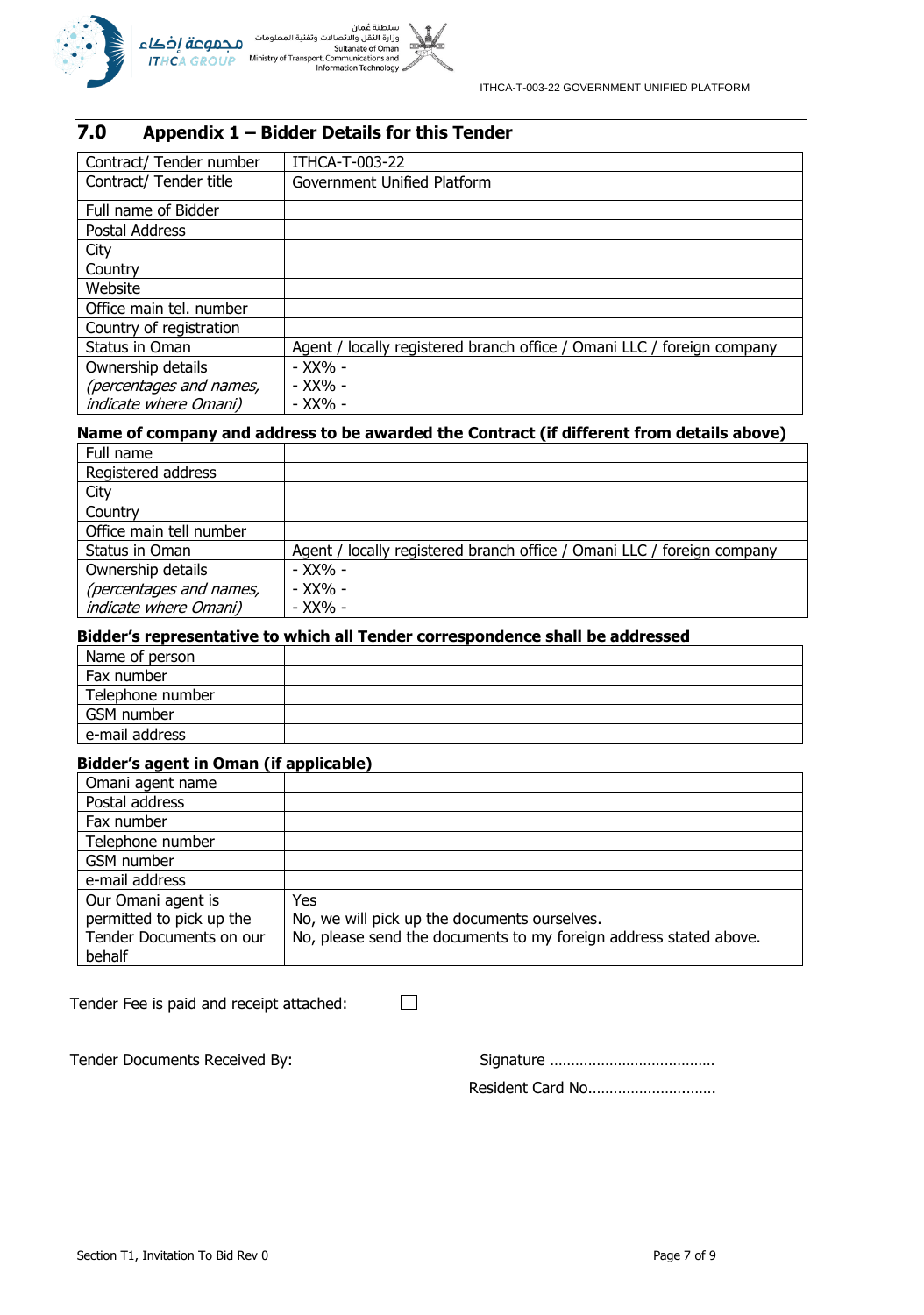

## **8.0 Appendix 2 – Confidentiality Declaration**

The undersigned …………………………………………………………………….. Having its principal office................................................................. (The 'Bidder') hereby declares Oman ICT Group SAOC ( 'ITHCA') to accept the following terms and conditions on which the Company is prepared to communicate to the Bidder certain Confidential Information pertaining to the Work under the above mentioned Tender as hereinafter defined.

#### **8.1 Definitions**

### 8.1.1 **Confidential Information**

shall mean all knowledge, data or information acquired by Bidder from, or disclosed to Bidder by the ITHCA, or on behalf of ITHCA, in connection with the Tender Documents, Clarifications and the Tender Process in writing, drawings, magnetic tapes, computer programs or in any other way, as well as all knowledge, data or information derived there from, to the extent that such knowledge, data or information at the time of such acquisition or disclosure is not either already in the unrestricted possession of Bidder or part of public knowledge or literature.

#### 8.1.2 **Confidential Record**

Shall mean all Tender Documents, Clarifications and any other material containing Confidential Information.

#### 8.1.3 **Third Party**

Shall mean any party other than ITHCA or Bidder.

#### **8.2 Confidentiality**

- 8.2.1 Bidder shall preserve and cause its employees to preserve the confidentiality of any Confidential Information.
- 8.2.2 Bidder shall not for any purpose other than the preparation and submission of a Bid
	- disclose to any Third Party or enable any Third Party to note the fact that Bidder has been invited to submit a Bid and/or, if applicable, the fact that the Contract is awarded to Bidder;
	- reproduce, copy or use, or disclose to, place at the disposal of or use on behalf of any Third Party or enable any Third Party to read, copy or use, any Confidential Information; except with the prior written consent of ITHCA.
- 8.2.3 The undertakings above shall continue insofar and for so long as the Confidential Information or Confidential Record in question has not:
	- a) become part of the public knowledge of literature otherwise than through any act or default on the part of Bidder; or
	- b) been disclosed to Bidder under an obligation to maintain secrecy by a Third Party (other than one disclosing on behalf of ITHCA) who could lawfully do so and who did not derive such Confidential Information or Confidential Record from ITHCA.

### **8.3 Copyright**

8.3.1 The copyright in any Confidential Record shall, in the absence of any express provision to the contrary thereon, be vested in ITHCA. Copyright in any record containing geological or geophysical data acquired or generated by Bidder in connection with the Contract shall be vested in ITHCA.

#### **8.4 Return of Confidential Record**

8.4.1 If Bidder declines to submit a Bid or is notified that its Bid is unsuccessful, upon written notification thereof by ITHCA, Bidder shall destroy electronic copies and return all hard copy Tender Documents including Addenda and Clarifications to ITHCA.

#### **8.5 Third Parties**

8.5.1 Bidder shall ensure that if under the terms of this confidentiality agreement any of the Confidential Information comes to the knowledge and/or in the possession of any Third Party, Bidder shall require from such Third Party that it shall abide by stipulations equivalent to those contained in this confidentiality agreement.